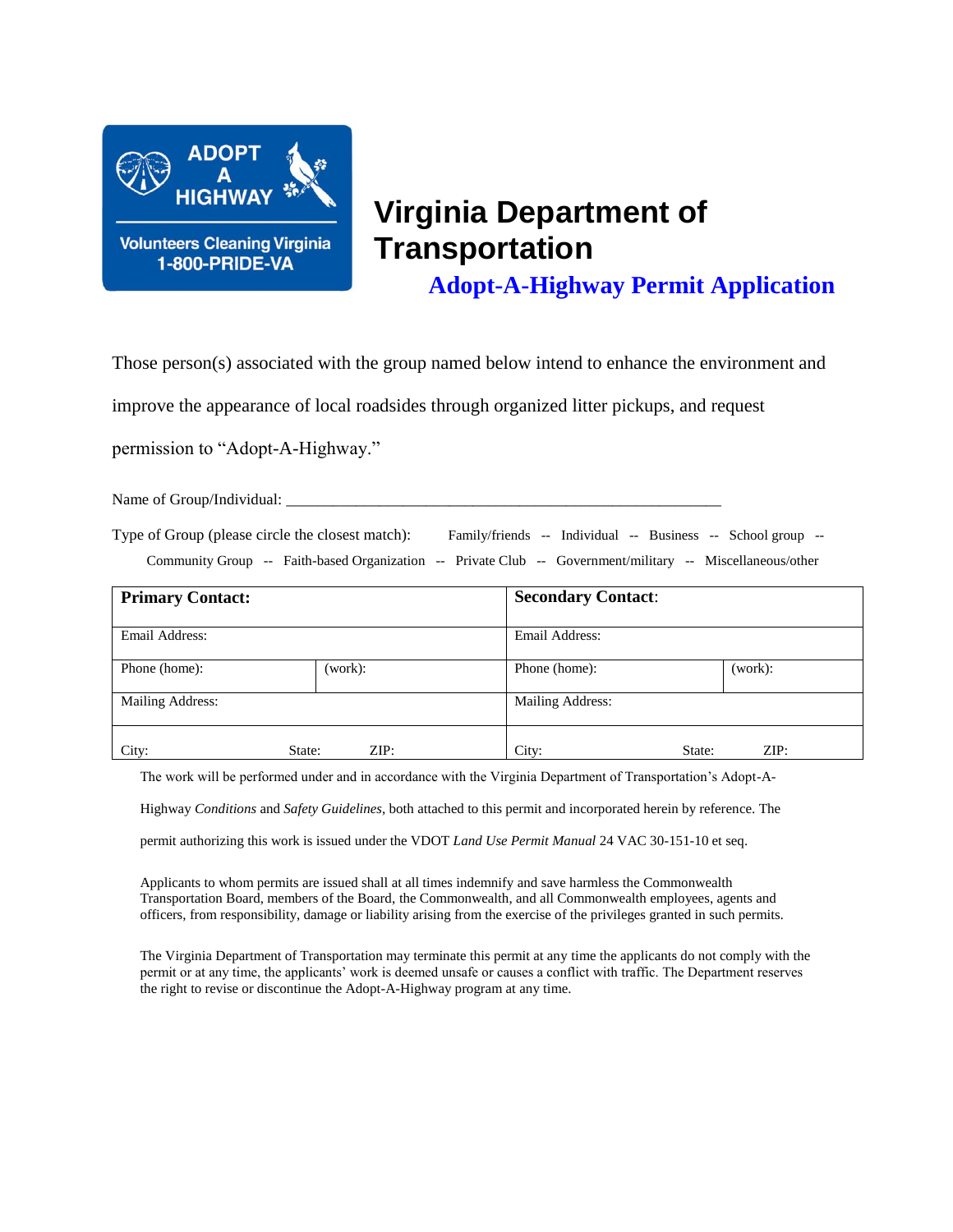### **Adopt-A-Highway Application (page 2)**

## **Safety Information**

| Number of persons between the ages of 10 and 18 participating ________. No one under age 10 can<br>participate in the program. If there are persons ages 10-17, how many adults will be participating ______. |                                                                                                                                                                                                                                |
|---------------------------------------------------------------------------------------------------------------------------------------------------------------------------------------------------------------|--------------------------------------------------------------------------------------------------------------------------------------------------------------------------------------------------------------------------------|
| Describe any special safety precautions that might be required due to a participant's condition (e.g., uses a<br>wheelchair)                                                                                  |                                                                                                                                                                                                                                |
| Route Information (if you are adopting more than one route, please provide additional information on the back)                                                                                                |                                                                                                                                                                                                                                |
|                                                                                                                                                                                                               |                                                                                                                                                                                                                                |
| Park & Ride parking lot in ______________________________County. The section begins at                                                                                                                        |                                                                                                                                                                                                                                |
|                                                                                                                                                                                                               | and ends at an end of the state of the state of the state of the state of the state of the state of the state of the state of the state of the state of the state of the state of the state of the state of the state of the s |
| <u>For a total</u> of                                                                                                                                                                                         |                                                                                                                                                                                                                                |
| spaces)<br>I have read and I understand the Adopt-A-Highway Conditions and the Adopt-A-Highway Safety Guidelines regarding participation in the<br>program:                                                   | We request the following title to appear on the Adopt-A-Highway sign (limit to 48 characters including                                                                                                                         |
|                                                                                                                                                                                                               |                                                                                                                                                                                                                                |
| Please return this completed form to:                                                                                                                                                                         |                                                                                                                                                                                                                                |
|                                                                                                                                                                                                               |                                                                                                                                                                                                                                |
|                                                                                                                                                                                                               |                                                                                                                                                                                                                                |
|                                                                                                                                                                                                               |                                                                                                                                                                                                                                |
|                                                                                                                                                                                                               |                                                                                                                                                                                                                                |